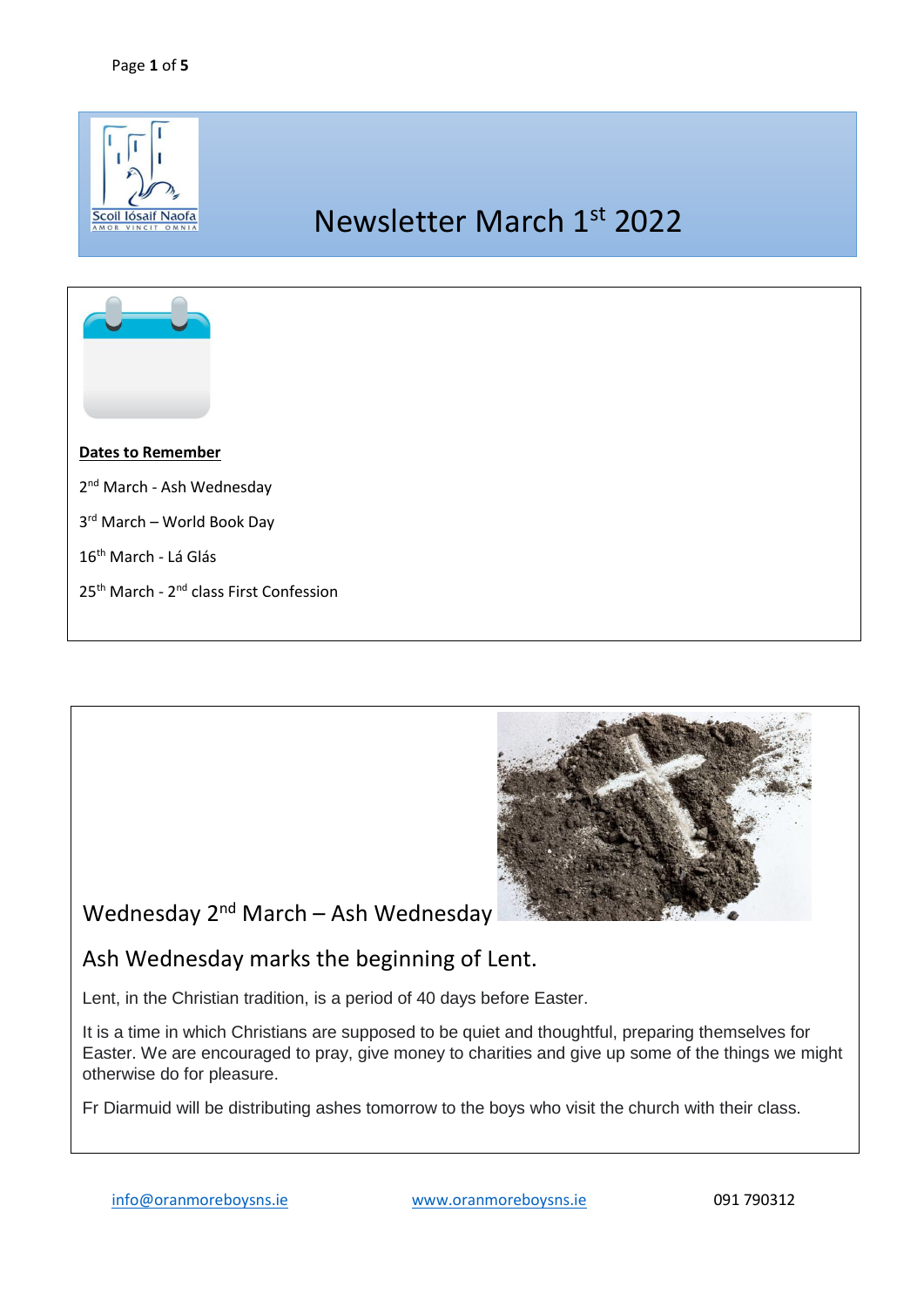

World Book Day - Thursday 3<sup>rd</sup> March.

Children are invited to dress up as their favourite book character. They can come to school dressed as their favourite character and if possible to bring their books with them in order to stimulate a class discussion based on their character.

<https://www.worldbookday.com/schoolsandnurseries/>

The link above has some nice resources you may like to explore with your child.



## St Vincent de Paul

Over the years Scoil Iósaif Naofa has done much fundraising for St Vincent De Paul.

If any family in our school community is in need and may need a little support, please contact St Vincent de Paul on 091 563233. They will provide support in the form of vouchers for uniforms - food boxes etc.

There is never any shame in asking for support…one of our school mottos is 'asking for support is a sign of strength'.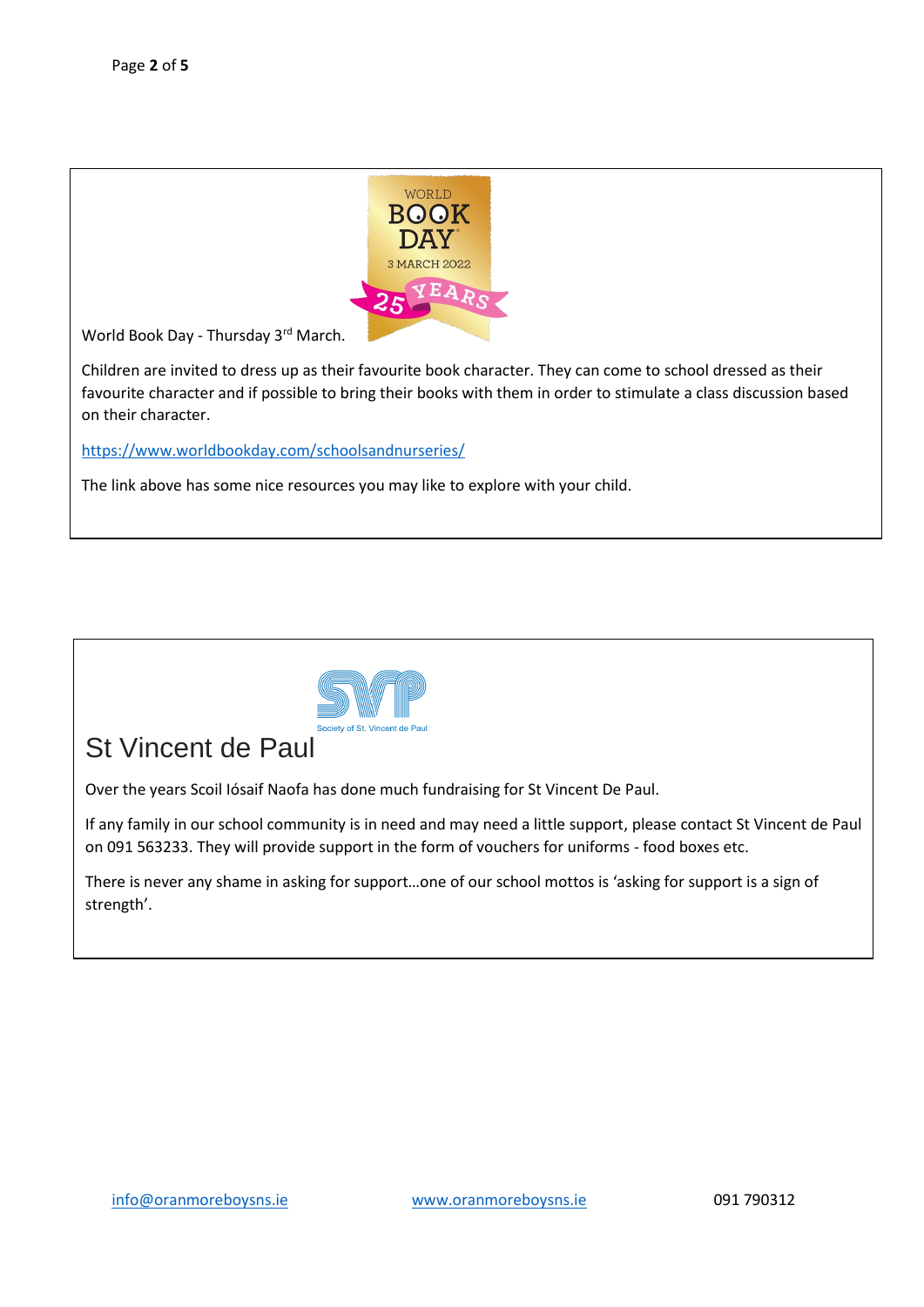

## **Inniu an céad lá de Seachtain na Gaeilge!**

Today is the first day of the fortnight long celebration of *an Ghaeilge.* 

*We try to encourage as much spoken Irish in Scoil Iósaif Naofa as possible with everyday instructions and greeting taking place as gaeilge.* 

*For the next two weeks, classes will be planning and engaging in many fun and enjoyable activities 'as gaeilge' , it may be song singing, PE as gaeilge, Bingo as gaeilge and many more activities in order to encourage a positive and engaging attitude towards our native language.* 

*Gaeilge is our chosen area for our 'School Self Evaluation' also referred to as SSE, which means we have identified certain areas in the Irish curriculum that we are shining a torch on in order to improve our practice and children's learning in the area.* 

*Overall it is a reflective practice on our teaching and learning of spoken Irish throughout the school.* 

*Seachtain na Gaeilge provides a lovely opportunity for schools to enjoy fun aspects of our language. Hopefully some of these activities will be shared around the dinner table in the evenings or even in the car on the way to training or during bedtime routines.* 



Minister for Education, Norma Foley, joins Laureate na nÓg, Áine Ní Ghlinn, to launch *An Bosca Leabharlainne.*

Laureate na nÓg, Áine Ní Ghlinn, celebrated the launch of her flagship project, An Bosca Leabharlainne, by Minister for Education, Norma Foley. Produced in partnership with Foras na Gaeilge and the Arts Council, the project has delivered 55,000 books to over 1,800 schools this month.

We are very grateful to have received our Bosca Leabharlainne last month.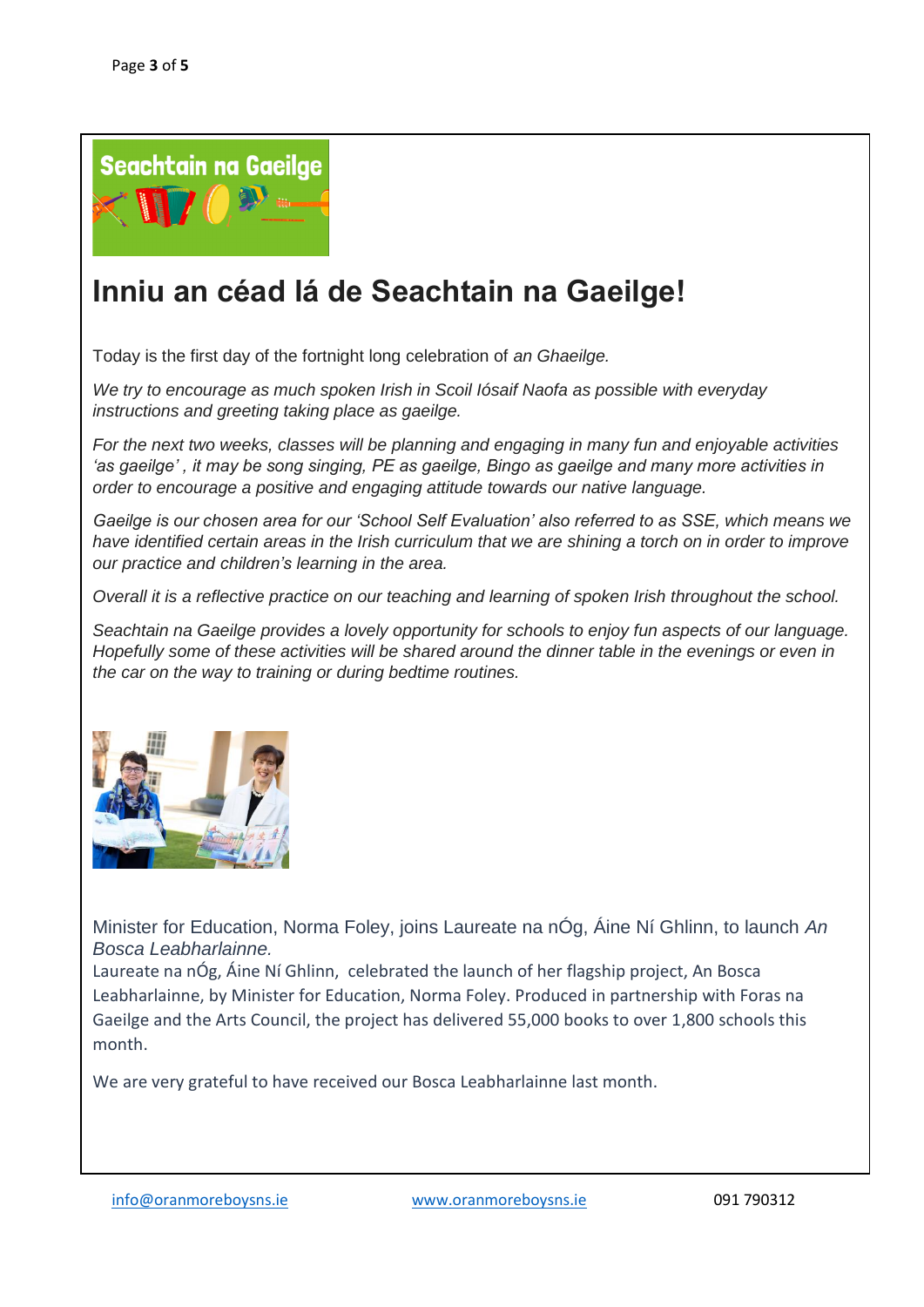## **Covid Update**

The Department of Education has accepted the recommendations of the NPHET to remove remaining restrictions relating to mask-wearing and physical distancing in schools.

If members of staff or students wish to continue wearing face masks or coverings, they may do so. Continued use of good infection prevention and control measures such as hand washing, respiratory hygiene, and ventilation will continue in Scoil Iósaif Naofa.

Scoil Iósaif Naofa will continue to use good infection prevention and control measures such as hand washing, respiratory hygiene, and ventilation.

Critical components of the collective response in relation to COVID-19 continue to apply including self-isolation if symptomatic (even if fully vaccinated/boosted) or if having a positive COVID-19 test. One of the key messages to manage the risks of COVID-19 is to do everything practical to avoid the introduction of COVID-19 into the school. If infection is not introduced it cannot be spread.

As part of the transition arrangements the HSE will continue with the current processes to support the provision of antigen tests to primary schools, special schools and childcare settings.

The Antigen Free phone number is: 1800 110055 or parents may order antigen tests online via www.hse.ie/schooltest. The call centre opening hours will be altered slightly and from next week onwards will be 8:45am to 6:00pm Monday to Friday (excluding bank holidays). The online portal will remain operational 24/7 and will shortly be available through Irish as well as English.

Participation in antigen testing a voluntary, therefore it is not necessary for parents to share information with the school about whether they have requested antigen tests and nor to confirm negative antigen tests. Children who are well should continue to come to school whether they participate in antigen testing or not.

We will consider all other changes cautiously in the coming weeks. Staggered opening and closing times etc will remain in place until we have time to consider and make necessary adjustments to our Response Plan.

Thank you as always for your support and co-operation over the last 2 years as we navigated our way through the many changes Covid dictated. We very much look forward to the months ahead as we begin to embrace school life as it was pre Covid-19.